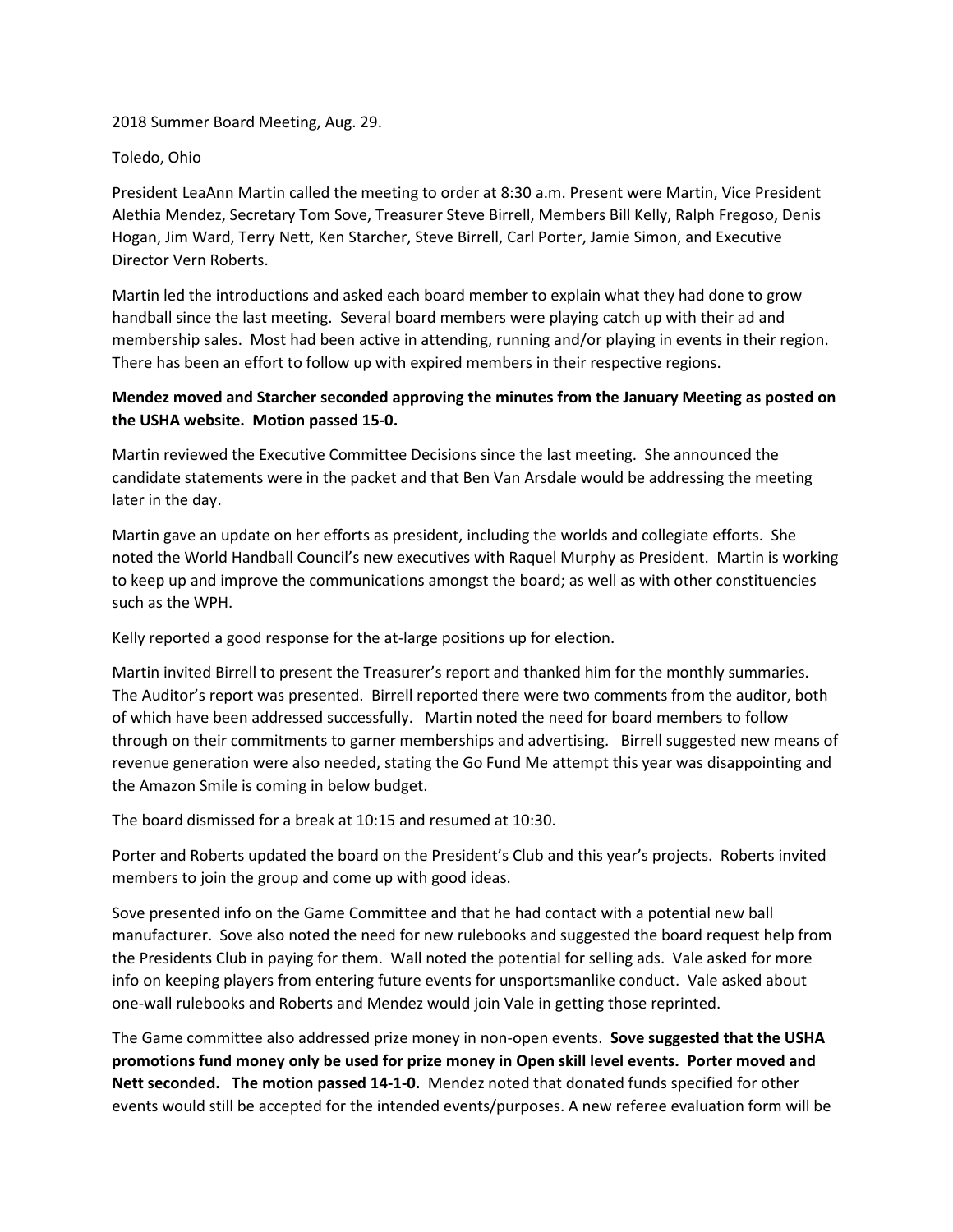developed. Rules tests for different levels would be looked at. A new towel rule was presented that would help alleviate the abuse of towel timeouts during play.

Sove proposed to add a Rule 2.1 C. Towels:

*In tournament play a towel should be made available for wiping moisture on the court surfaces. Reasonable time should be allowed by the referee for this purpose only. Players should obtain a towel and proceed directly to the surface to be wiped, then directly return the towel. Players are not to interrupt this procedure to dry themselves. The referee shall request the towel and declare "play ball." The receiver would then have 10 seconds to take position, after which the score is called and the server has 10 seconds to serve.*

S**ove moved the new rule would become part of the rulebook. Porter seconded.** Vale asked about the process and confirmed the 10 seconds for the receiver and then the server. **The motion passed 15-0.**

Sove then explained the addition of some verbiage to the collegiate event's on-site infractions committee.

## **Sove moved to approve the specific recommendations below to the Jurisdiction of the Code of Conduct at Collegiate and USHA events. Birrell seconded. The motion passed 15-0.**

- 1) For Collegiate events, the USHA Collegiate Committee has the authority to appoint an on-site infractions committee before the start of the event which will make on-site decisions regarding violations of this code of conduct. Such decisions shall be reported to the USHA Game Committee.
- 2) For all other events, the Tournament Director and/or the USHA representative has the authority to make on-site decisions regarding violations of this code of conduct. Such decisions shall be reported to the USHA Game Committee.

An appeal to an earlier infraction was discussed as new information was recently presented. The Game committee denied the appeal as the new information was not relative to the USHA's jurisdiction.

The board broke for lunch at 11:44 a.m.

The board reconvened at 12:42 p.m.

Mendez supplied the one-wall committee report. The dates for next year are set: June 28-30 for wall ball and first week of August (1-4) for small ball. The players want to use a different big ball and recommend R2 be used for registration for 2019. Paid referees are needed. The committee is making progress with the other New York organizations. Updating a sponsorship package for the committee would be helpful. A new format will be suggested for running the Juniors and will be presented in January.

Sove gave the Promotions report. First, he noted the Toledo-group's disappointment in the dates for the worlds this year being just a couple of weeks prior to their 3-wall nationals. They asked for the board to keep national events a month away from the traditional Labor Day Weekend. The board agreed to make every effort to do so.

The tournament schedule was discussed. Future events that don't have hosts will be advertised in Court Shorts. USHA's 25<sup>th</sup> year in the Hall of Fame building will be celebrated at the Hall of Fame event with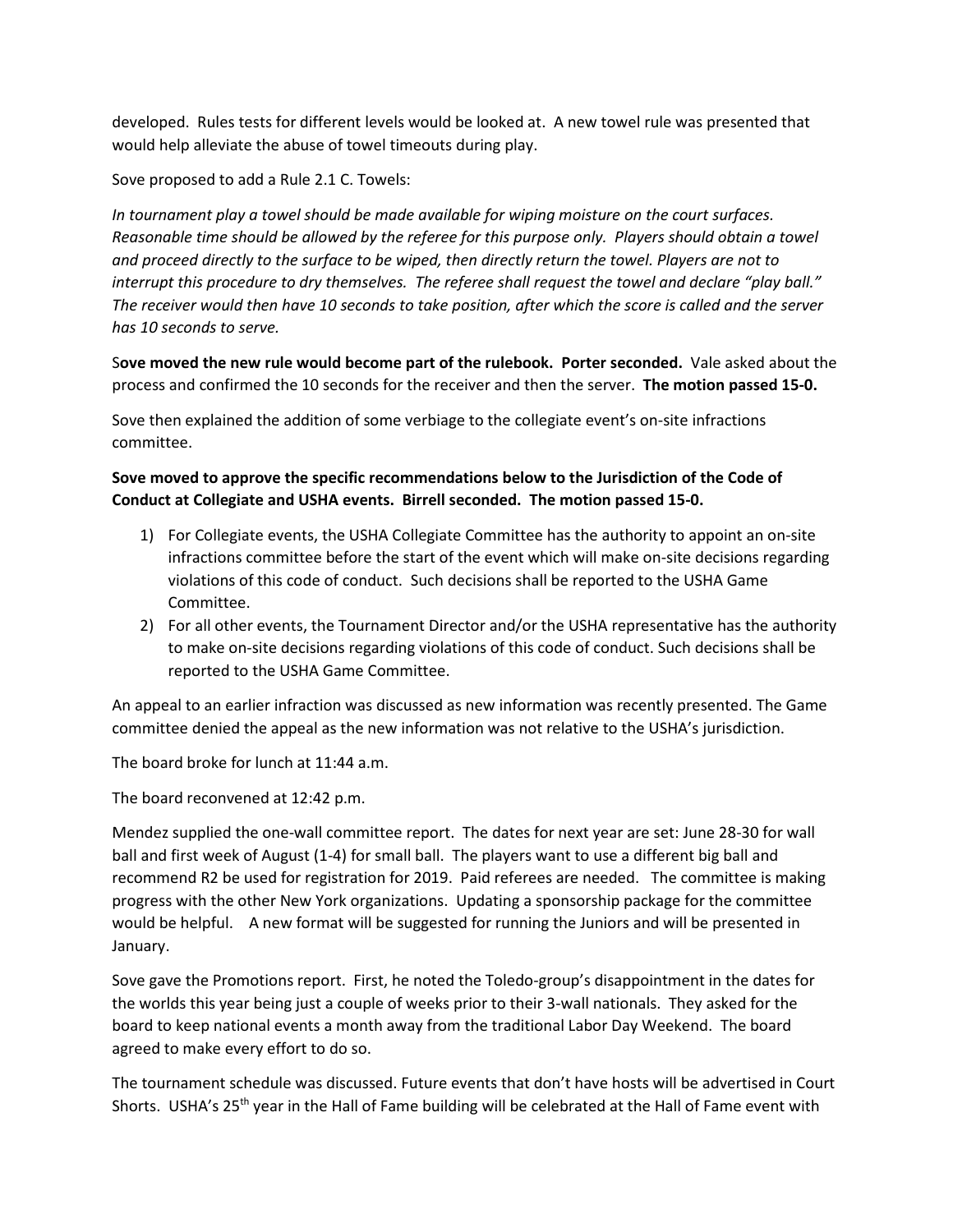the Masters singles and Women's Classic, hopefully March 6-9. Sove described the LifeTime presentation for a three-year contract, noting the proposal could be similar to our current nationals' agreement. Sove also noted that John Wilinski suggested putting wall ball courts in their LifeTime facilities in the New York area to promote a series of events.

The board considered the potential of a three-year run at one site compared to the traditional goal to move the event around the country, etc. Martin noted the Planning Committee suggested not pursuing a three-year contract but did want to explore the wall ball potential for one-wall. Also, the committee looked at moving the event away from the Midwest in 2019 to serve the rest of the membership. There is potential to host at Los Cab and the board would like to pursue that in the next 30 days. Roberts suggested a tournament team be put together to make the event a success at Los Cab and then again at U of Minn. The board agreed to work with a two-year schedule to go to Los Cab in 2019 and then possibly back to Minnesota again in 2020.

Martin presented the collegiate committee report. A Spirit of Handball Award was suggested for the collegiate nationals. **Simon moved to approve the Spirit of Handball Award at the Collegiates, Kelly seconded. The Motion passed 13-0-2.** The Collegiates are scheduled for Minn., in Feb., 2019.

Starcher gave the First Ace report. All mid-year reports are in and Starcher and has sent them out to committee members. Roberts reported on the annual First Ace reception that wasn't held this year but the renewal did just go out to help remind contributors of the annual renewal period.

Kelly is looking to restructure the Membership committee and gave ideas for growing membership. Committee members can be removed if they don't respond to requests in a timely manner. Kelly noted his and Ward's letter to expired members in their regions that Ward is willing to send out for the board members. The goal is to send a letter to expired members in the respective regions from the appropriate board member to remind the members to renew.

Kelly noted the timing for a campaign that would start in January with the letters going out from Ward's office. The campaign would be to sell and service members with the "play it forward" motto. Kelly asked each board member to follow through with the membership in their regions. What do USHA membership fees accomplish? Kelly wanted a flyer to promote membership services. Listing new members in Court Shorts and asking members what we can do for them. Surveys could be placed in Court Shorts for targeted info. Kelly didn't want to raise dues until at least January and after other opportunities are explored for new income.

This flyer for "Here's what USHA does for you," and a new media kit would be developed.

Simon asked about combining committees of similar responsibilities.

Porter presented the Hall of Fame Committee report. The committee recommended David Chapman, Lisa Fraser and Vince Munoz for induction as first and second readings. **Sove moved that the board accept the nominations en masse. Porter seconded.** Birrell asked why there wasn't a second reading necessary. Porter noted that strong nominations are often given first and second readings at the same time. **Motion passed 14-0-1.**

The board broke at 3:09 and reconvened at 3:19.